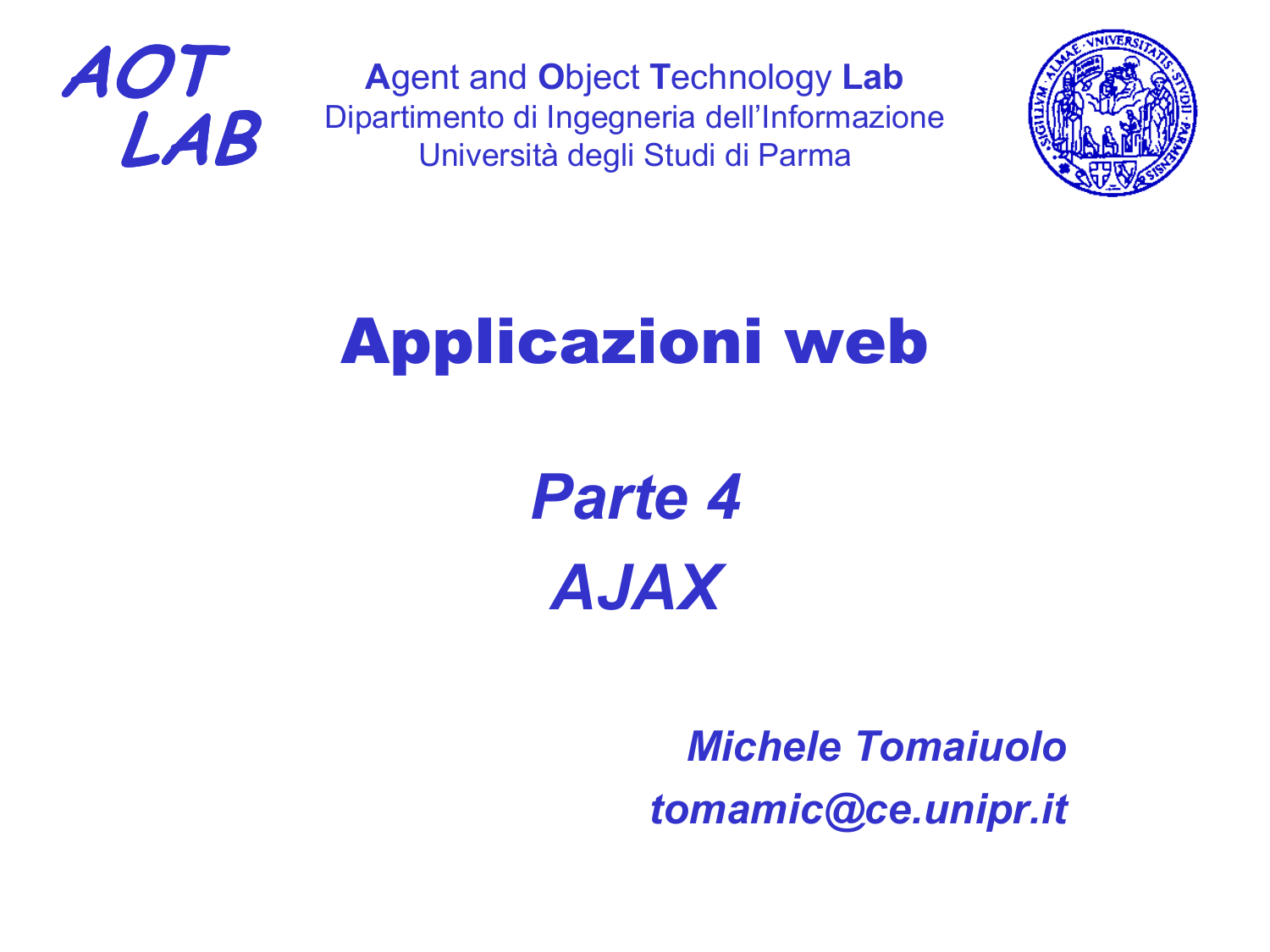# **AOT**



- Ajax
- jQuery
- Esempio di votazione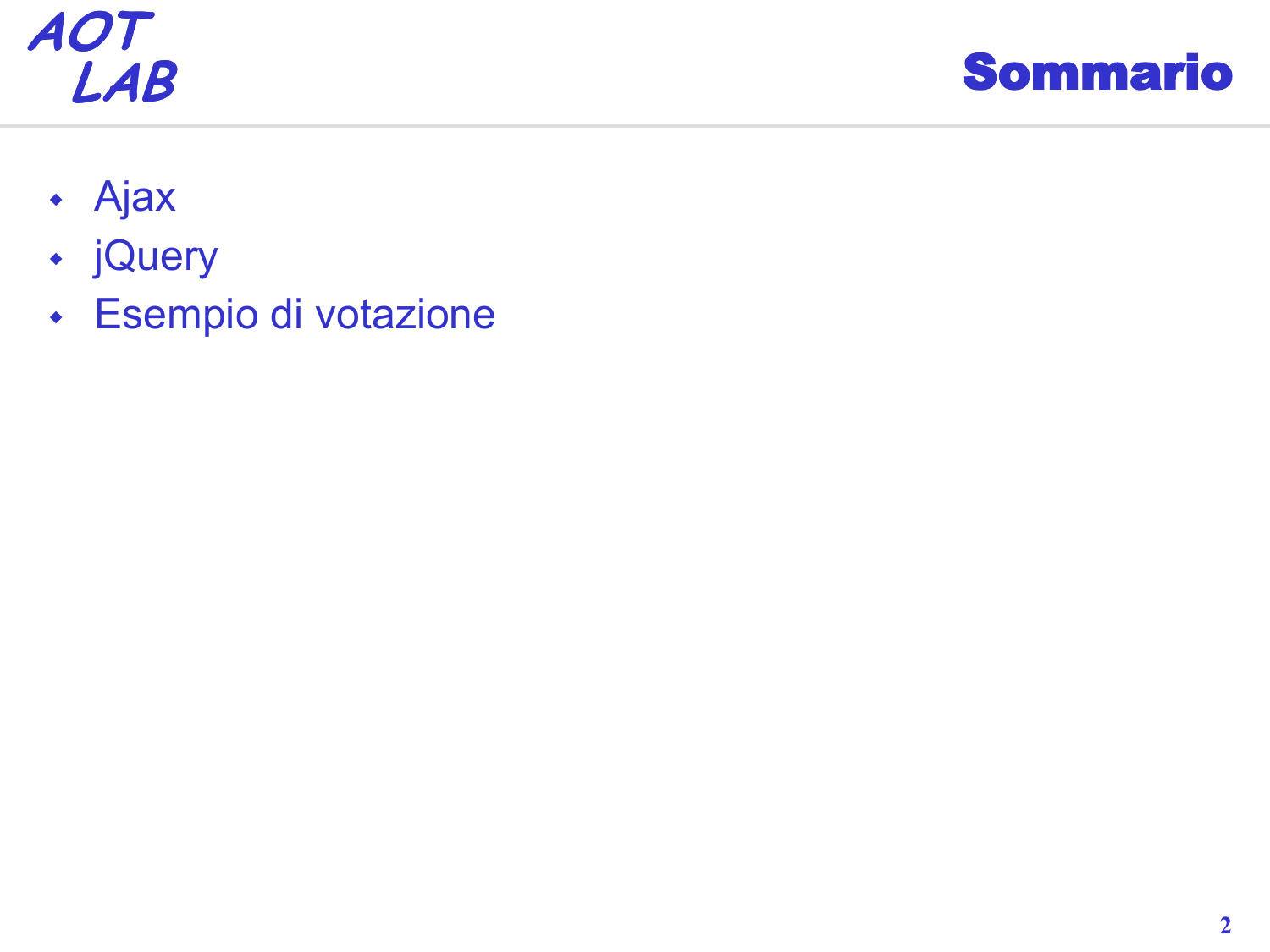#### **AOT LAB** Ajax Asynchronous JavaScript And XML

- Reso popolare da Google, a partire dal 2005
- Non è un nuovo linguaggio di programmazione
- Nuovo modo di usare standard esistenti
- Basato su JavaScript e sul protocollo HTTP
- Sfrutta l'oggetto XMLHttpRequest
- Applicazioni web più veloci, migliore interazione con l'utente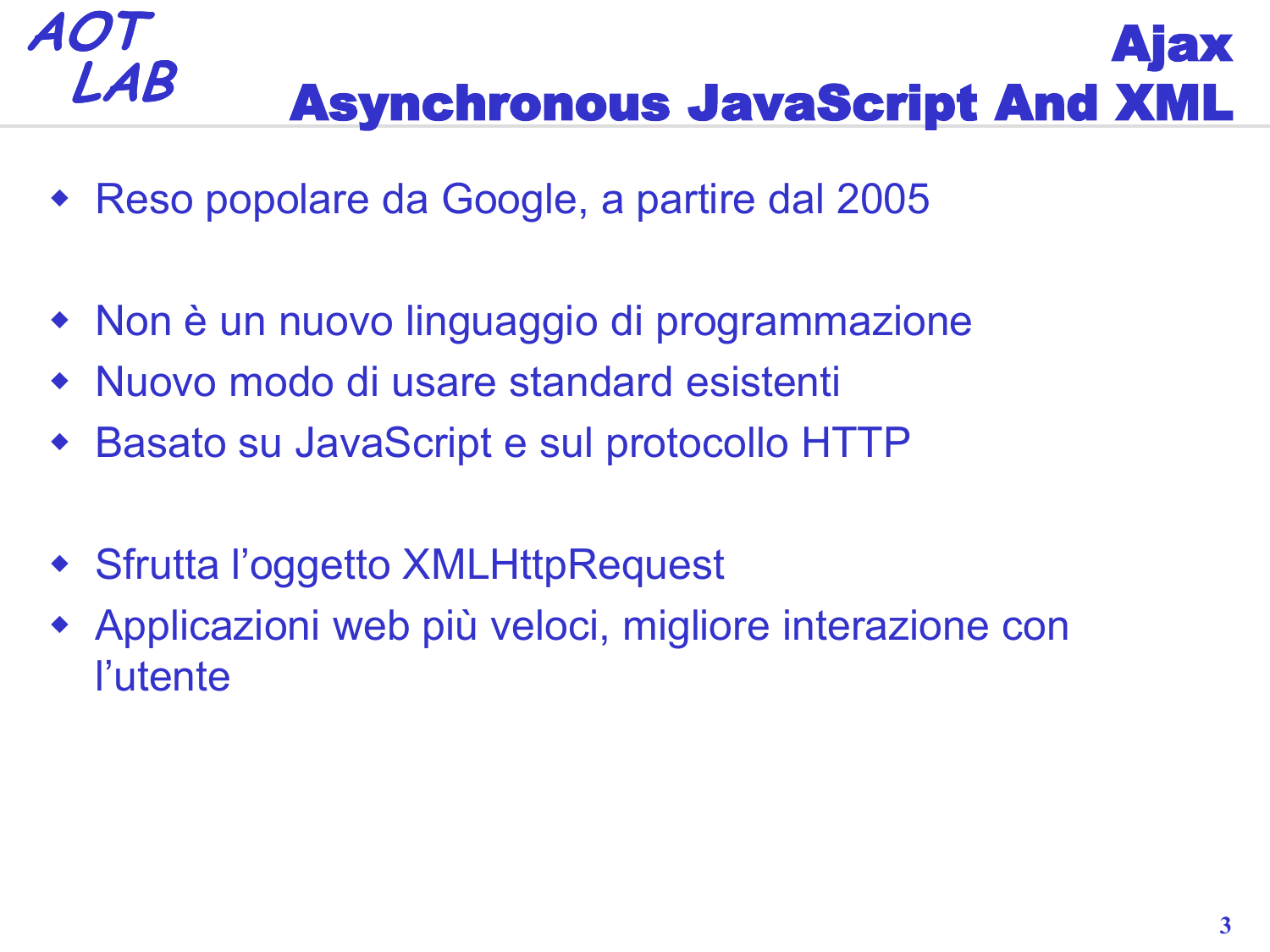jQuery "Write less, do more."

- Libreria JavaScript leggera e cross-browser
	- 24KB (compressa)
	- IE 6.0+, FF 2+, Safari 2.0+, Opera 9.0+
	- Interazione tra JavaScript e HTML
	- Rilasciata nel gennaio 2006 da John Resig
- Selezione, navigazione e modifica di elementi DOM
- Eventi
- Manipolazione di stili, effetti e animazioni
- Ajax
- Architettura estendibile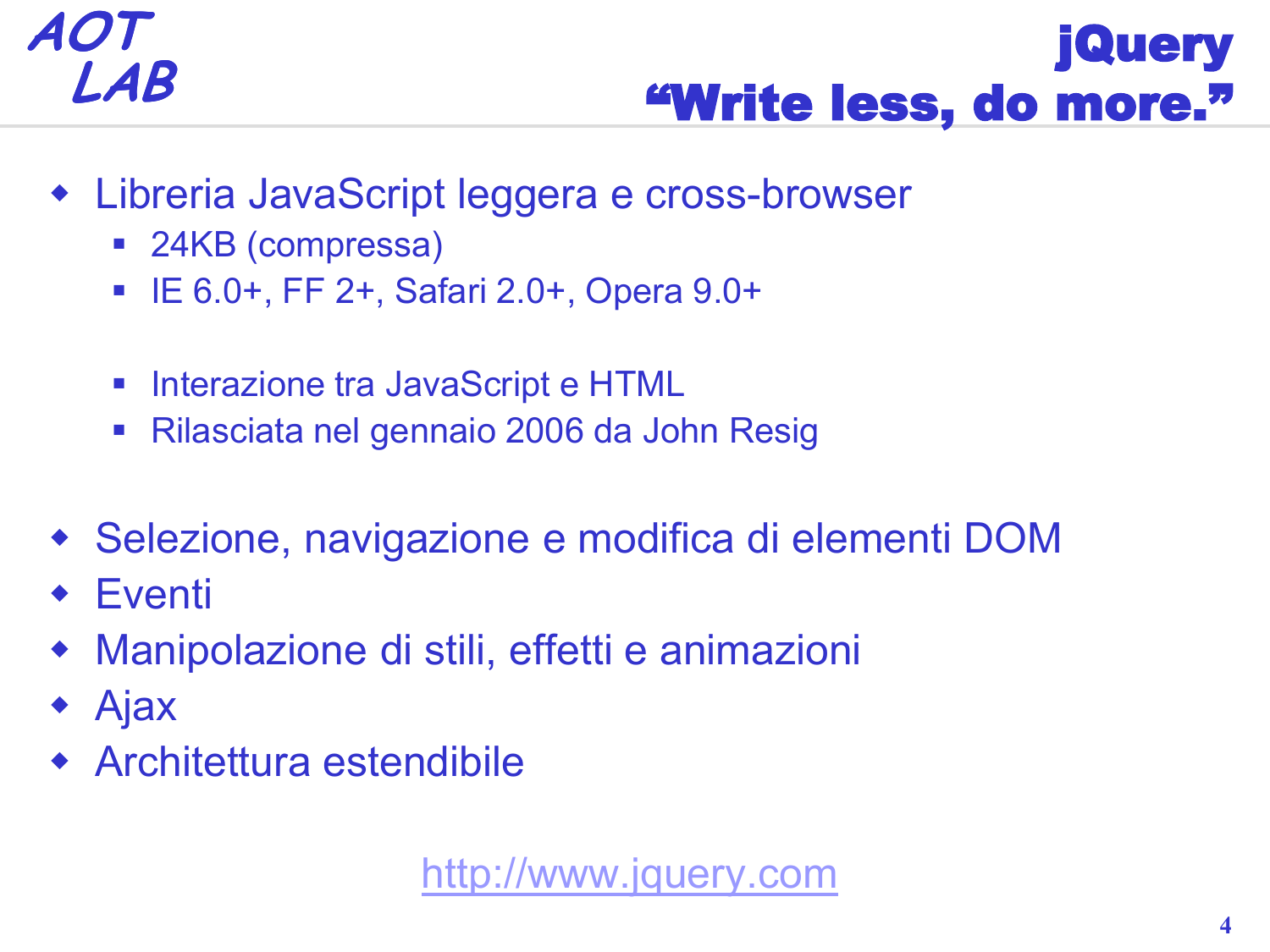## XMLHttpRequest Semplice esempio

**<div id="ajax\_output">To be replaced by Ajax</div>**

```
<script type="text/javascript">
var req = new XMLHttpRequest(); // Not on all browsers!
req.onreadystatechange = function() {
  if (req.readyState == 4 && req.status == 200) {
    document.getElementById('ajax_output').innerHTML =
      req.responseText;
  }
}
req.open('get', 'pages/index.html');
req.send(null); // GET: No msg-body (form-data) 
</script>
```
**\$('#ajax\_output').load('pages/index.html'); // jQuery!**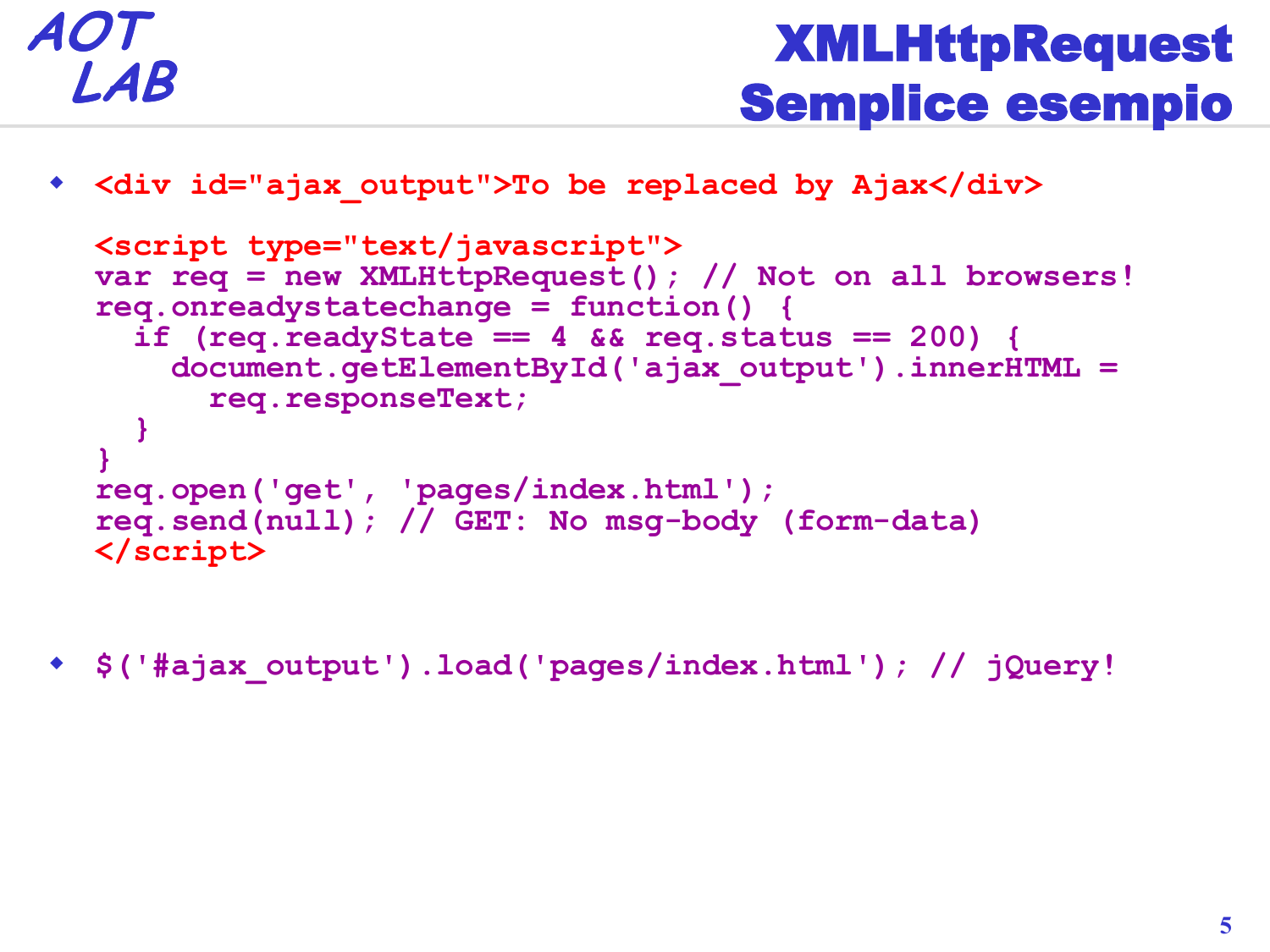```
jQuery
Schema pagina
```

```
 <html>
  <head>
   <script type="text/javascript" src="jquery.js"></script>
   <script type="text/javascript" src="mycode.js"></script>
  </head>
  <body>
    …
  </body>
  </html>
 $(function() { // mycode.js
    // All your jQuery code inside here (!!)
    // Executed when the document has been loaded
    $('body').html('Hello, world!'); // example…
  });
```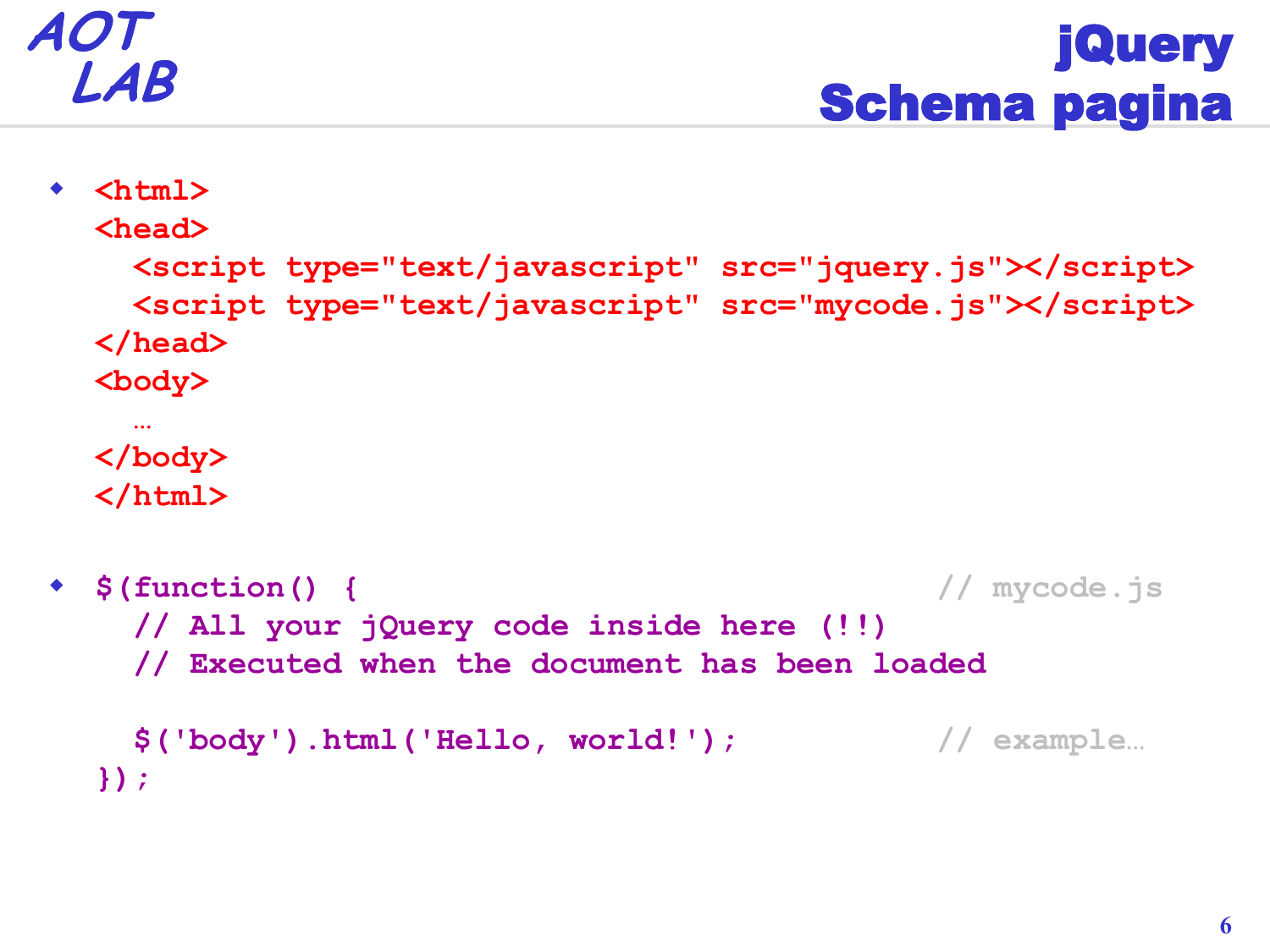# **jQuery** Eventi, classi e animazioni

- **\$('a').click(function(event) { alert('Thanks for visiting!'); });**
- **\$('a').addClass('test');**
- **\$('a').removeClass('test');**

```
 $('a.special').click(function(event) {
    event.preventDefault();
    $(this).hide('slow');
  });
```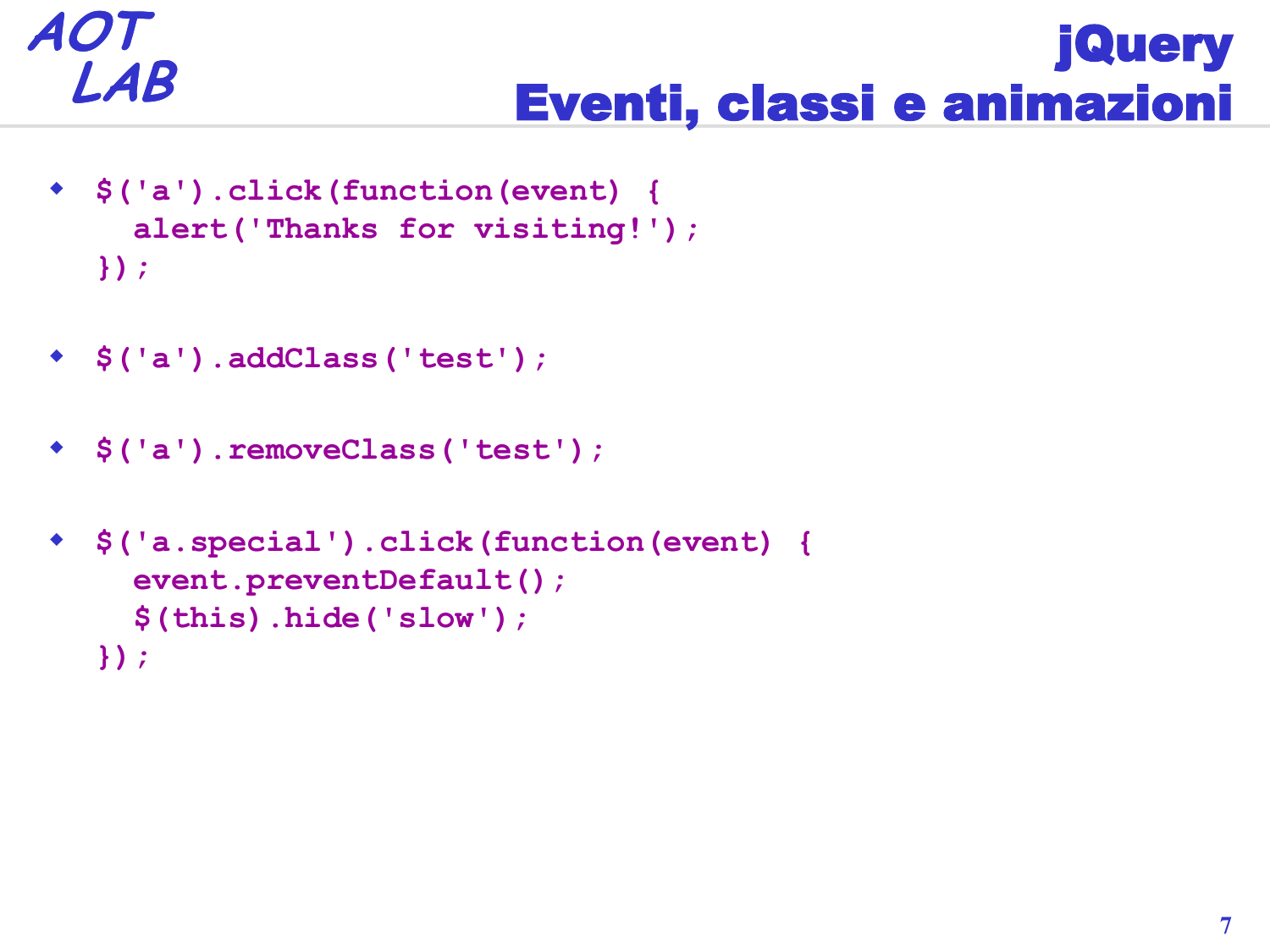**JQuery** Metodi in cascata

- I metodi jQuery operano e restituiscono un oggetto *query*
- Rispondono ad un *pattern*
- Possibilità di collegamento in cascata
- Codice compatto e semplice
- **\$('a').addClass('test').show().html('foo');**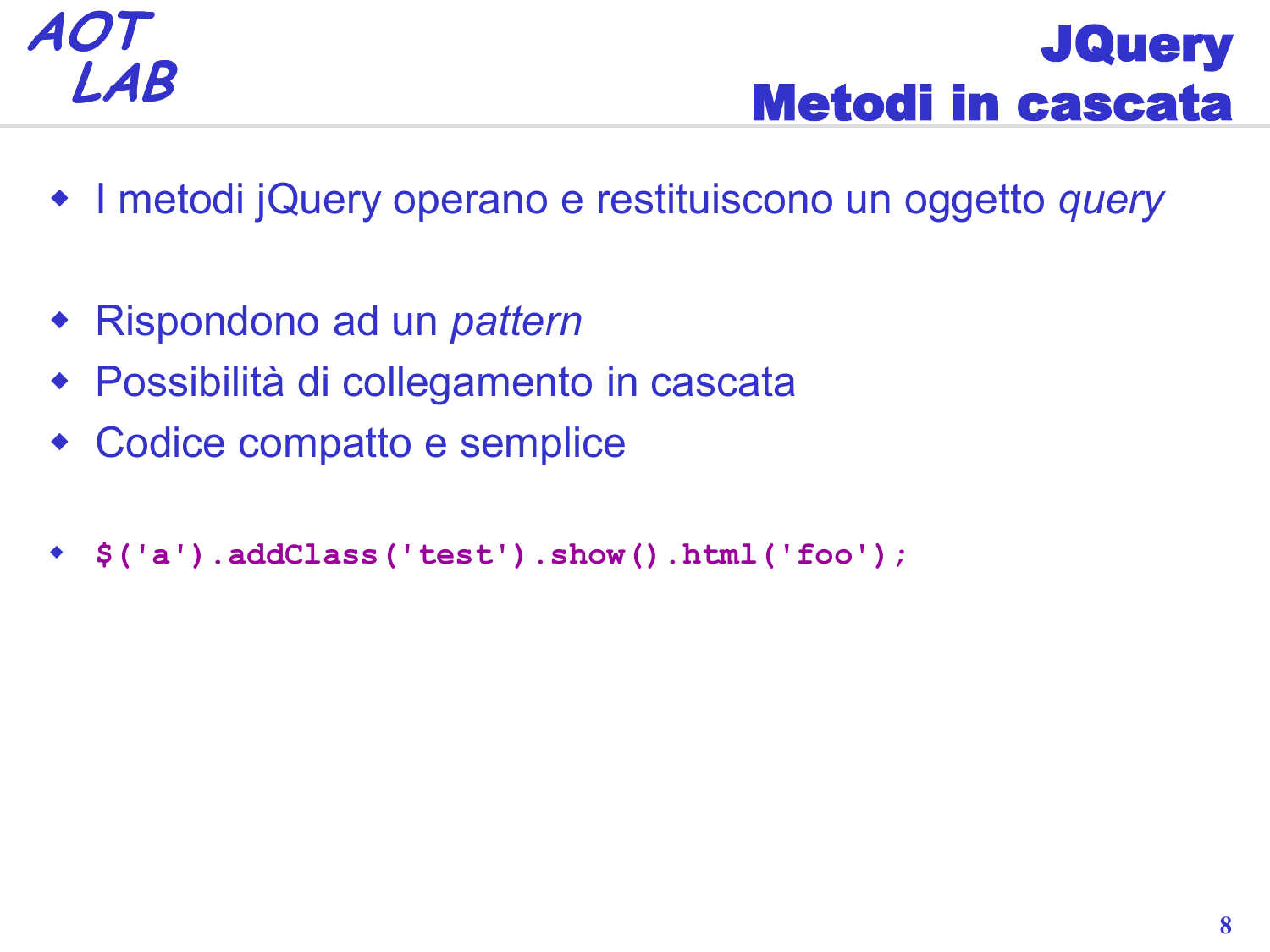```
 $('form#login')
      // hide all the labels inside the form
      // with the 'optional' class
      .find('label.optional').hide().end()
      // add a red border to any password fields in the form
      .find('input:password').css('border',
          '1px solid red').end()
      // add a submit handler to the form
      .submit(function(){
          return confirm('Are you sure to submit?');
      });
```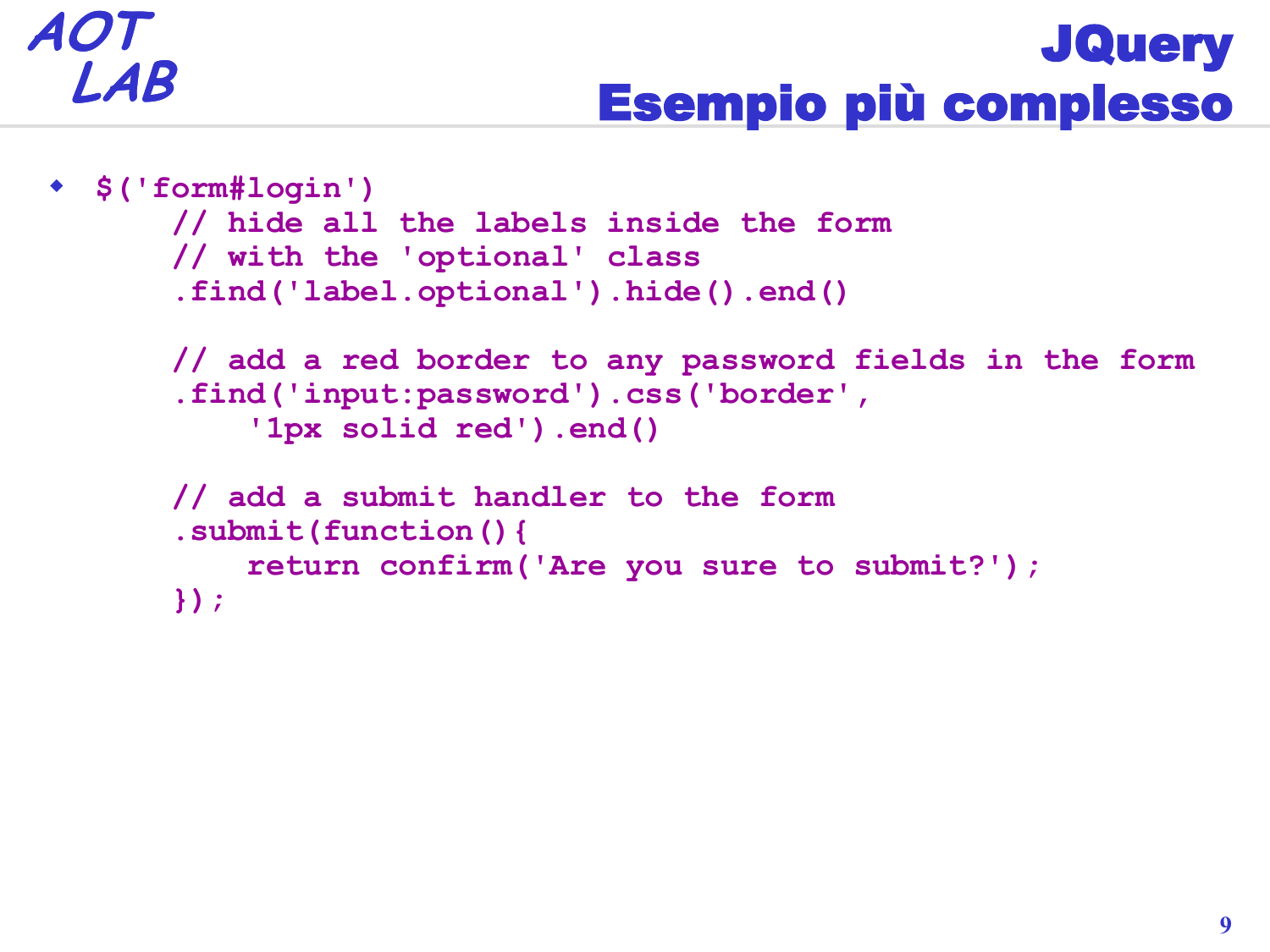**JQuery** Funzioni di callback

- Funzioni *Cittadini di prima classe* in javascript
	- Passate come riferimenti, da invocare successivamente
- Una funzione di callback…
	- Viene passata come argomento ad un'altra funzione
	- Esecuzione asincrona, anche dopo il termine dell'esecuzione della funzione genitore
- **// existing function \$.get('myhtmlpage.html', myCallBack);**

```
 // anonymous function
  $.get('myhtmlpage.html', function(data) {
    alert('Data loaded: ' + data);
  });
```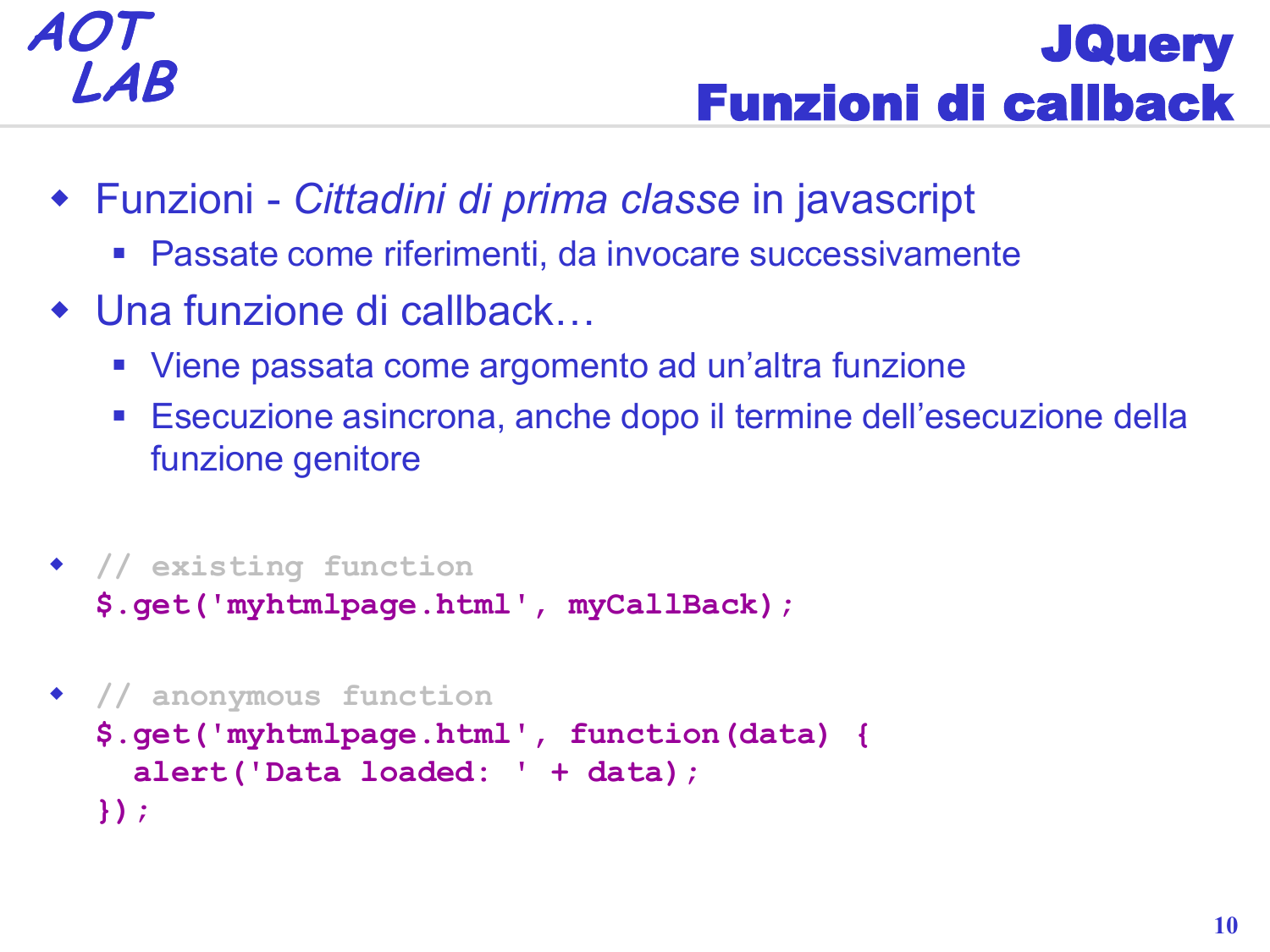# Rating example rate.html

```
 <html>
  <head>
    <title>JQuery rating example</title>
    <script src="jquery.js" type="text/javascript"></script>
    <script src="rate.js" type="text/javascript"></script>
  </head>
  <body>
    <h1>JQuery rating example</h1>
    <div id="rating">
      Please rate:
      <a href="#">1</a>
      <a href="#">2</a>
      <a href="#">3</a>
    </div>
  </body>
  </html>
```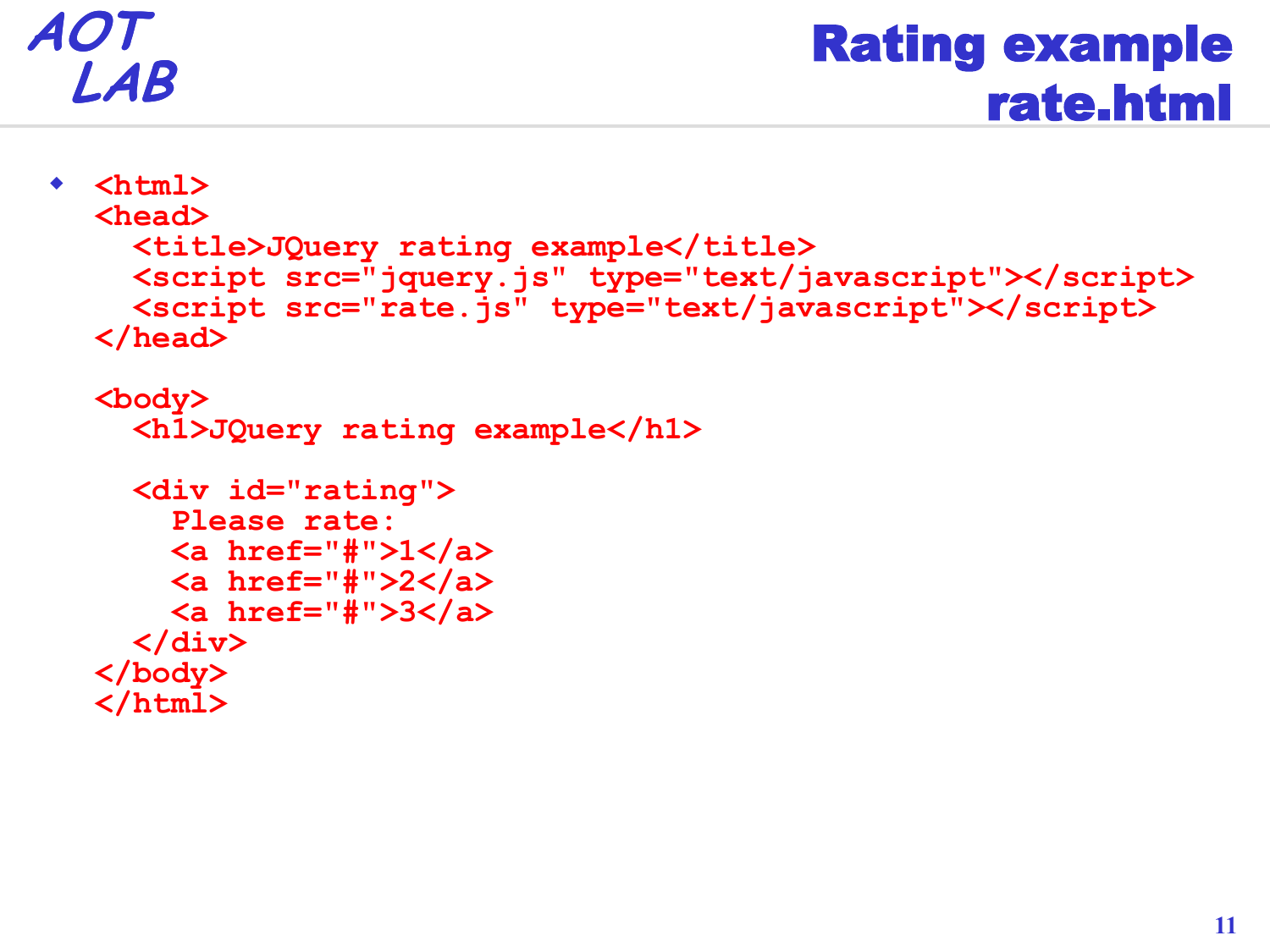# Rating example rate.php

```
 <?php
  define('STORE', 'ratings.dat');
  $stored = array();
  if (file_exists(STORE)) {
    $stored = unserialize(file_get_contents(STORE));
  }
  if (isset($_REQUEST['rating'])) {
    $stored[] = $_REQUEST['rating'];
    file_put_contents(STORE, serialize($stored));
  }
  $sum = array_sum($stored);
  $count = count($stored);
  $average = $count ? round($sum / $count, 2) : 0;
  header('Content-type: text/xml');
  ?>
  <ratings>
    <average><?php echo $average ?></average>
    <count><?php echo $count?></count >
  </ratings>
```